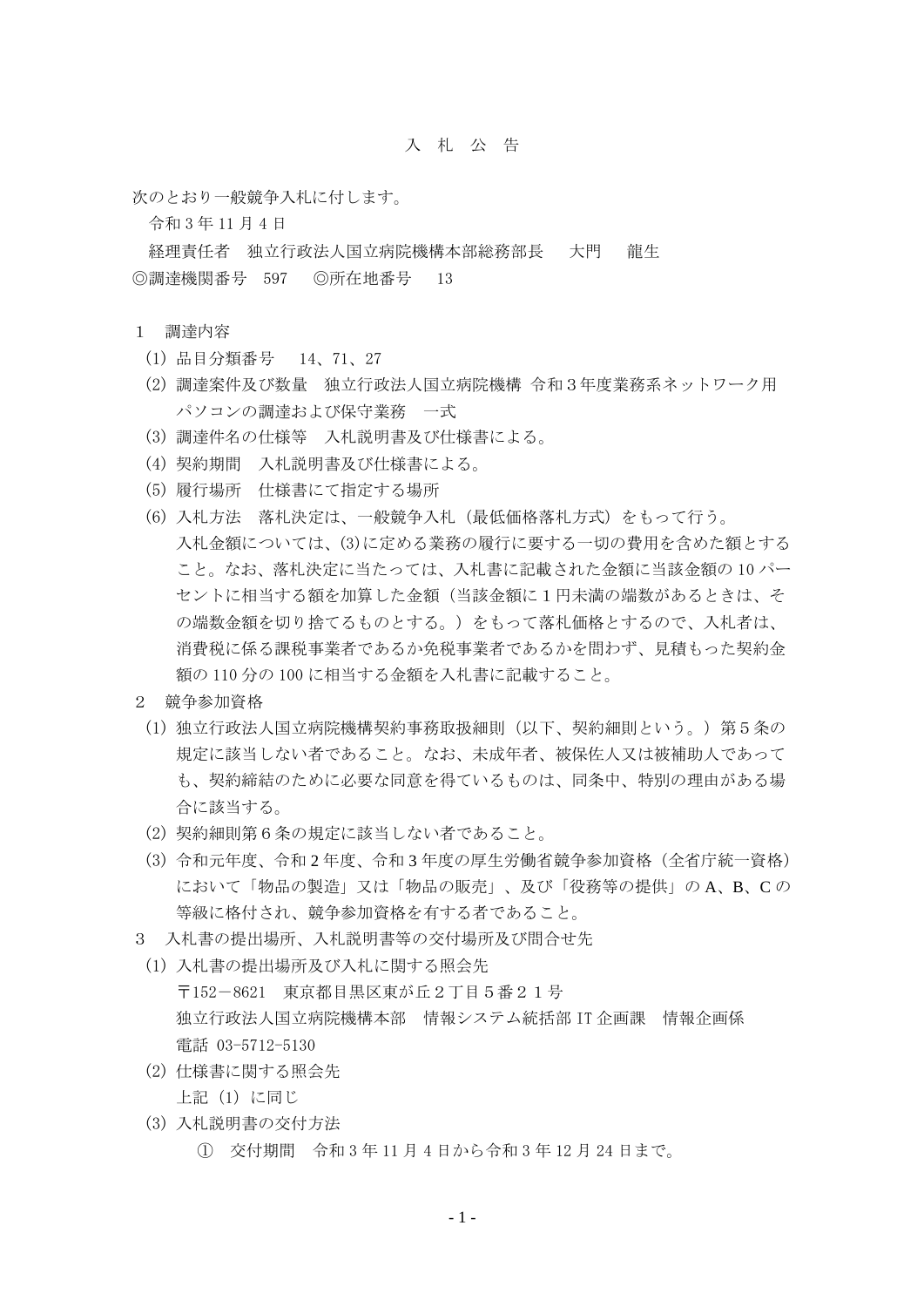- ② 交付時間 平日 9 時 30 分から 17 時 00 分まで(令和 3 年 12 月 24 日について は 9 時 30 分から 12 時 00 分まで)
- ③ 交付場所 上記(1)に同じ。
- (4) 入札書の受領期限 令和 3 年 12 月 24 日 12 時 00 分
- (5) 開札の日時及び場所 令和 3 年 12 月 24 日 14 時 00 分 本部 3 階会議室 31
- 4 その他
	- (1) 契約手続において使用する言語及び通貨 日本語及び日本国通貨
	- (2) 入札保証金及び契約保証金 免除
	- (3) 入札者に要求される事項 この一般競争に参加を希望する者は、封印した入札書に 本公告に示した役務を遂行できることを証明する書類を添付して入札書の受領期限 までに提出しなければならない。入札者は、開札日の前日までの間において、経理 責任者から当該書類に関し説明を求められた場合は、それに応じなければならない。
	- (4) 入札の無効 本公告に示した競争参加資格のない者の提出した入札書、入札者に求 められる義務を履行しなかった者の提出した入札書は無効とする。
	- (5) 契約書作成の要否 要
	- (6) 落札者の決定方法 本公告に示した役務を遂行できると経理責任者が判断した資料 を添付して入札書を提出した入札者であって、契約細則第 21 条の規定に基づいて作 成された予定価格の制限の範囲内で最低価格をもって有効な入札を行った入札者を 落札者とする。
	- (7) 詳細は入札説明書による。
- 5 Summary
	- (1) Official in charge of disbursement of the procuring entity: Tatsuo Daimon, Director, Department of General Affairs, National Hospital Organization Headquarters
	- (2) Classification of the services to be procured : 14,71,27
	- (3) Nature and quantity of the services to be required : Procurement and maintenance work of personal computer in the National Hospital Organization Business System HOSPnet 1 set
	- (4) Fulfillment period : According to the tender manual.
	- (5) Fulfillment place : The place specified by the official in charge of disbursement of the procuring entity.
	- (6) Qualification for participating in the tendering procedures : Suppliers eligible for participating in the proposed tender are those who shall :
	- ① not come under Article 5 of the Regulation concerning Contract for National Hospital Organization(NHO). Furthermore, minors, Person under Conservatorship or Person under Assistance that obtained the consent necessary for concluding a contract may be applicable under cases of special reasons within the said clause;
	- ② not come under Article 6 of the Regulation concerning Contract for NHO;